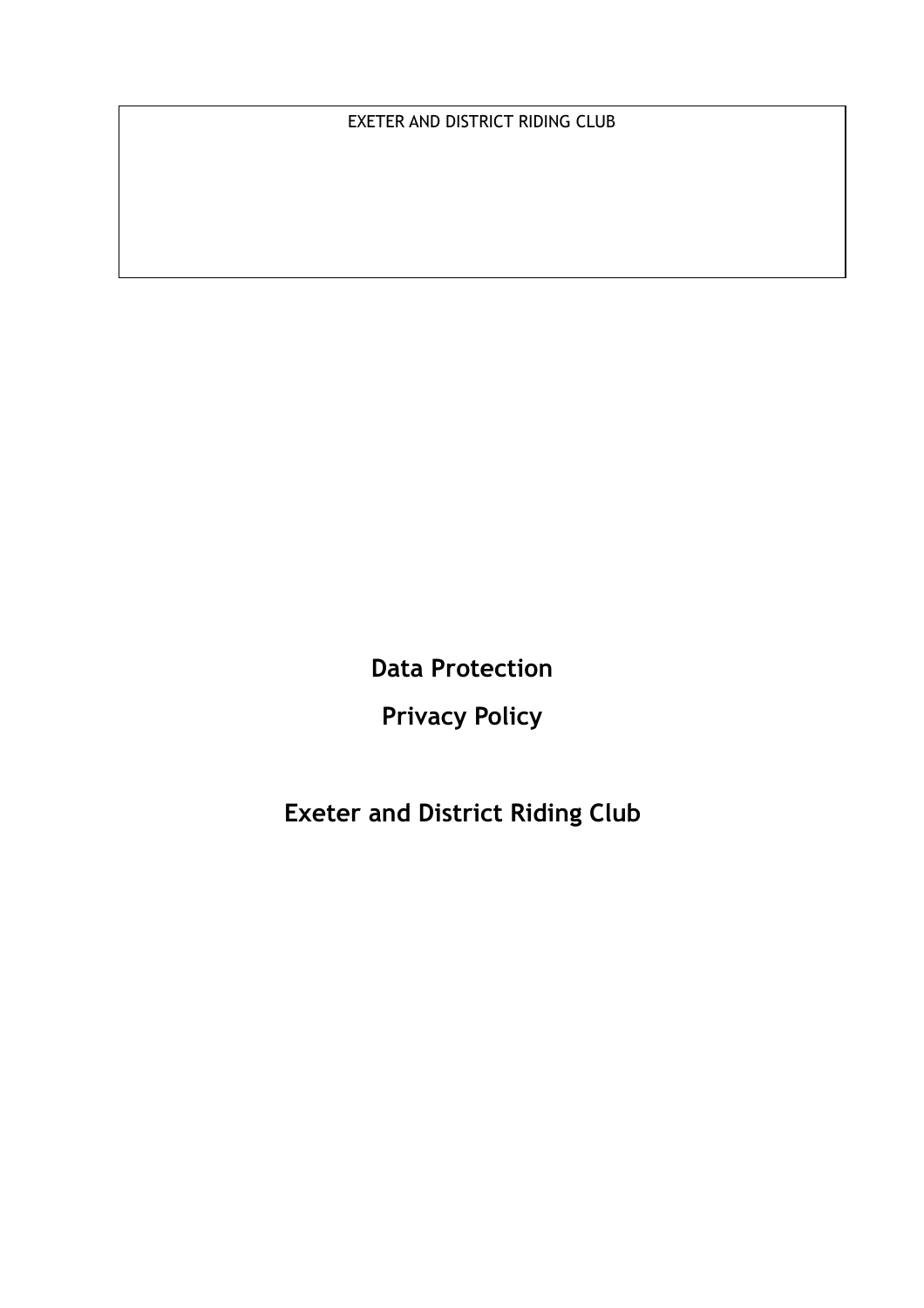# Data protection

### *Exeter and District Riding Club (EDRC) is a data controller registered with the UK [Information Commissioner's Office](https://ico.org.uk/) (Registration Number: to follow)*

Keeping your personal information safe is very important to us. We are committed to complying with privacy and data protection laws and being transparent about how we process personal data.

We have policies, procedures and training in place to help our employees and volunteers understand their data protection responsibilities and follow the data protection principles.

We have a nominated member of staff who serves as our Data Protection Lead. If you have any questions regarding our Privacy Policy, please email [insert your data protection lead's email address]

This privacy policy relates to our use of any personal information we process about you.

# How we collect personal data

We may collect your personal data in different ways, for example:

- when you, your parent or guardian, your tutor or coach communicate with us by post, telephone, SMS, email or via our website
- from the information you provide to us when you make an application to work for us, or from third parties such as your previous or current employers so we can verify details about you
- as you interact with us in other ways; as a contractor, or in any other capacity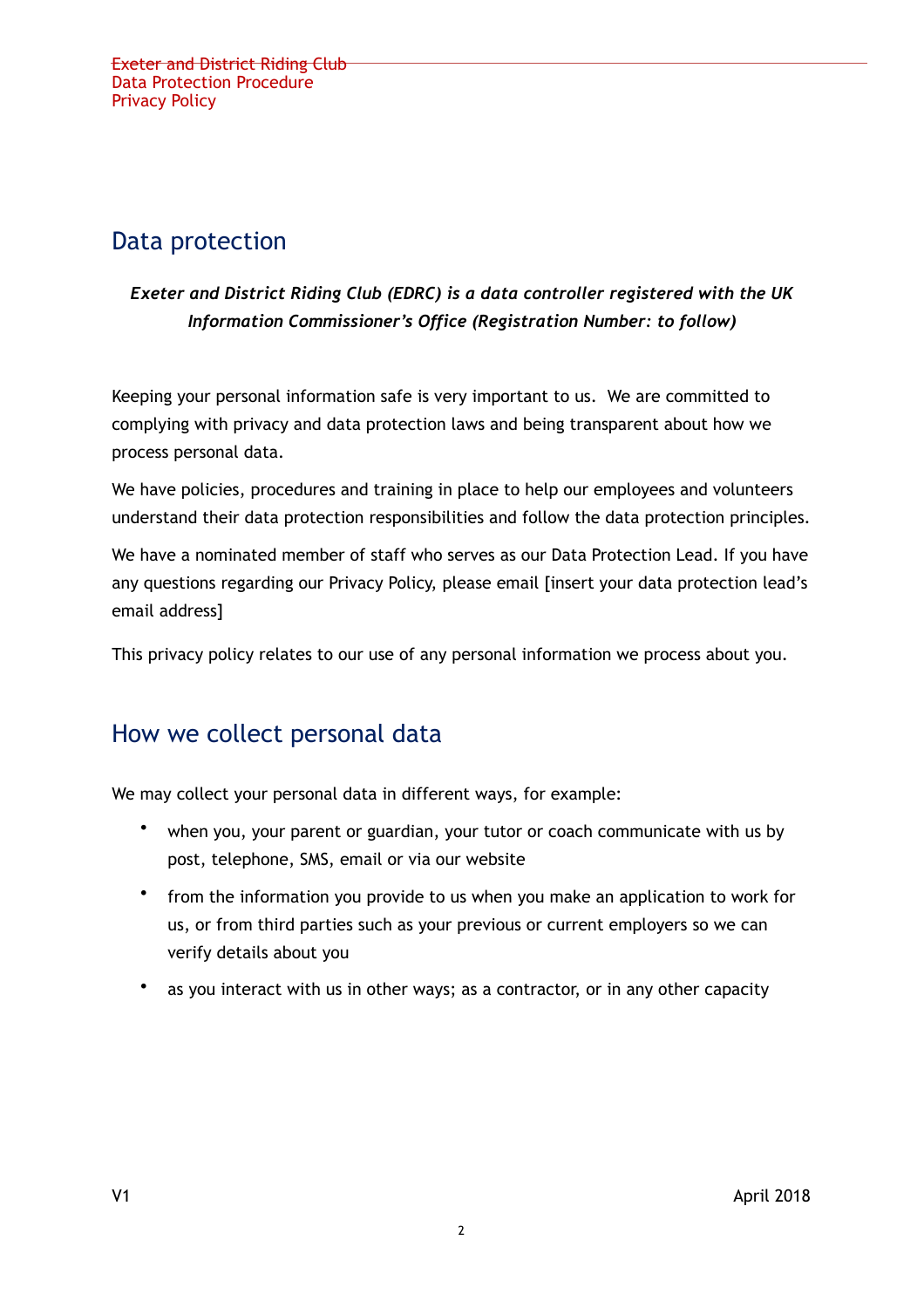#### Exeter and District Riding Club Data Protection Procedure Privacy Policy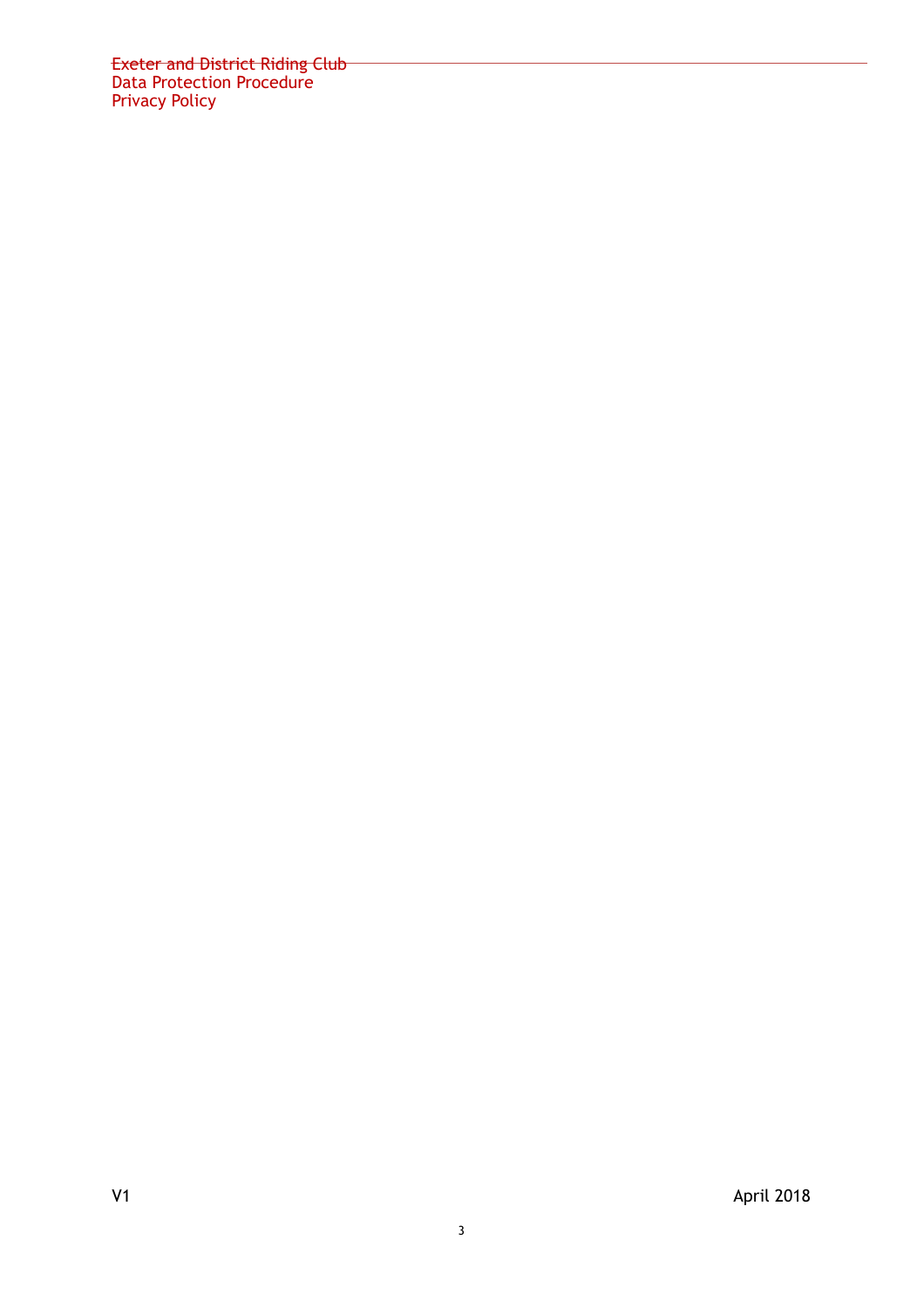## How we use personal information

We collect and use personal information about our members, supporters, job applicants and volunteers for different purposes.

[List purposes here. This should be the list of purposes from your Personal Information Asset Register. Some examples are listed below. Delete as necessary and add your own]

**[Membership applications, administration and renewals](#page-3-0)** 

**Informing non-members about** *[Exeter and District Riding Club](#page-3-1)* **events and services** 

**[Provision of training courses to individuals](#page-3-2)** 

**Running events and camps** 

**Dealing with complaints and appeals** 

**Undertaking safeguarding activities including DBS checks and casework** 

#### **[Processing expenses](#page-4-0)**

We only collect personal information that we genuinely need.

This may include:

- Contact details such as name address, email address and phone numbers
- Date of birth and gender
- Dietary requirements where this is required for catering
- Name of your parent or guardian (if you are under 18)
- Name and contact details of any next of kin where you are attending an event and are riding/carriage driving)

#### Membership applications, administration and renewals

We will use the information that you provide to us to process your membership application and renew your application if appropriate. We will email and post you information about events, courses, our services and other items of interest, as part of your membership. You can opt out or unsubscribe from receiving this information if you wish. Our legal basis for using your personal information in this way is for the performance of a contract.

#### <span id="page-3-1"></span><span id="page-3-0"></span>Informing non-members about *Exeter and District Riding Club* events and services

If you opt in to our mailing list we will use the information that you provide to email and post you information about our events, courses, our services and other items of interest. You can opt out or unsubscribe from receiving this information at any time if you wish. Our legal basis for using your personal information in this way is consent.

#### <span id="page-3-2"></span>Provision of training courses to individuals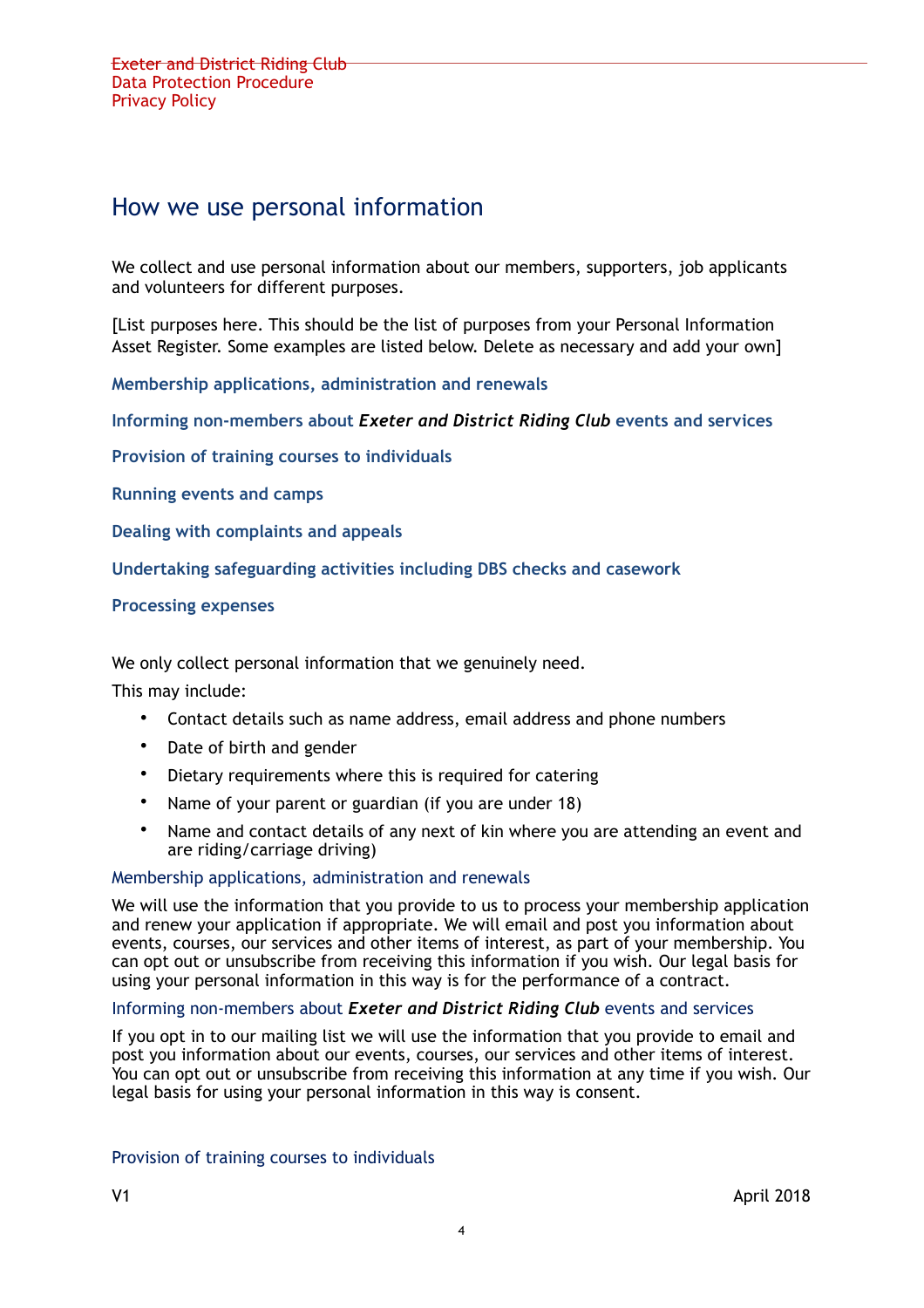If you sign up to one of our training courses, we will use the information that you provide to us to process your registration and provide the course to you. Our legal basis for using your personal information in this way is for the performance of a contract.

#### Running events and camps

If you register for one of our events or camps, we will use your information provided to us to process your registration and enable you to attend the event or camp. This will include sharing some of your information with our volunteers that run the event or camps. It may also include collecting and sharing medical information with them if you choose to provide that to us. Our legal basis for using your personal information in this way is for the performance of a contract.

If you choose to provide us with your dietary requirements we may share them with third parties that we use to provide catering at our events.

#### Dealing with complaints and appeals

If a complaint or an appeal is raised with us, we will process the personal information that is provided to us to manage and resolve the complaint or appeal. This may include sharing relevant information with an affiliated organisation, such as The BEF or a riding club, a coach, welfare officer or other organisation, depending upon the nature of the complaint and the area it relates to. Our legal basis for using personal information for this purpose is to fulfil our legitimate interest and fulfil our objective of resolving complaints in a careful and appropriate manner.

#### Undertaking safeguarding activities including DBS checks and casework

When necessary, we process relevant personal information about members, volunteers, coaches and employees for safeguarding purposes. This might include undertaking DBS and other checks to identify any criminal and other activity we need to be aware of and casework. It may be necessary to share some personal information with relevant authorities such as the police, The Safeguarding Advisory Board and an appropriate member of the respective Member Body – such as The BEF, The Pony Club or a BRC Riding Club (as appropriate to the safeguarding activity). Our legal basis for this processing is to meet our legal obligations.

#### <span id="page-4-0"></span>Processing expenses

We will use your personal information including your bank account details to process expense claims. Our legal basis for using your information for this is for the performance of a contract.

## Cookies and aggregate information collected from

www.edrc.club We use cookies and log files on our website to store information about how you use our website. A cookie is a piece of data stored on the user's computer tied to information about the user. This enables us to create a profile which details your viewing preferences. We use your profile to tailor your visit to our website, to make navigation easier and direct you to information that best corresponds to your interests and country.

Aggregate information is collected from users using our own web tracker. This information includes users' Internet Protocol (IP) addresses, browser type, internet service provider (ISP), referring/exit pages, platform type, date/time of visit, number of clicks, error pages and number of unique visits.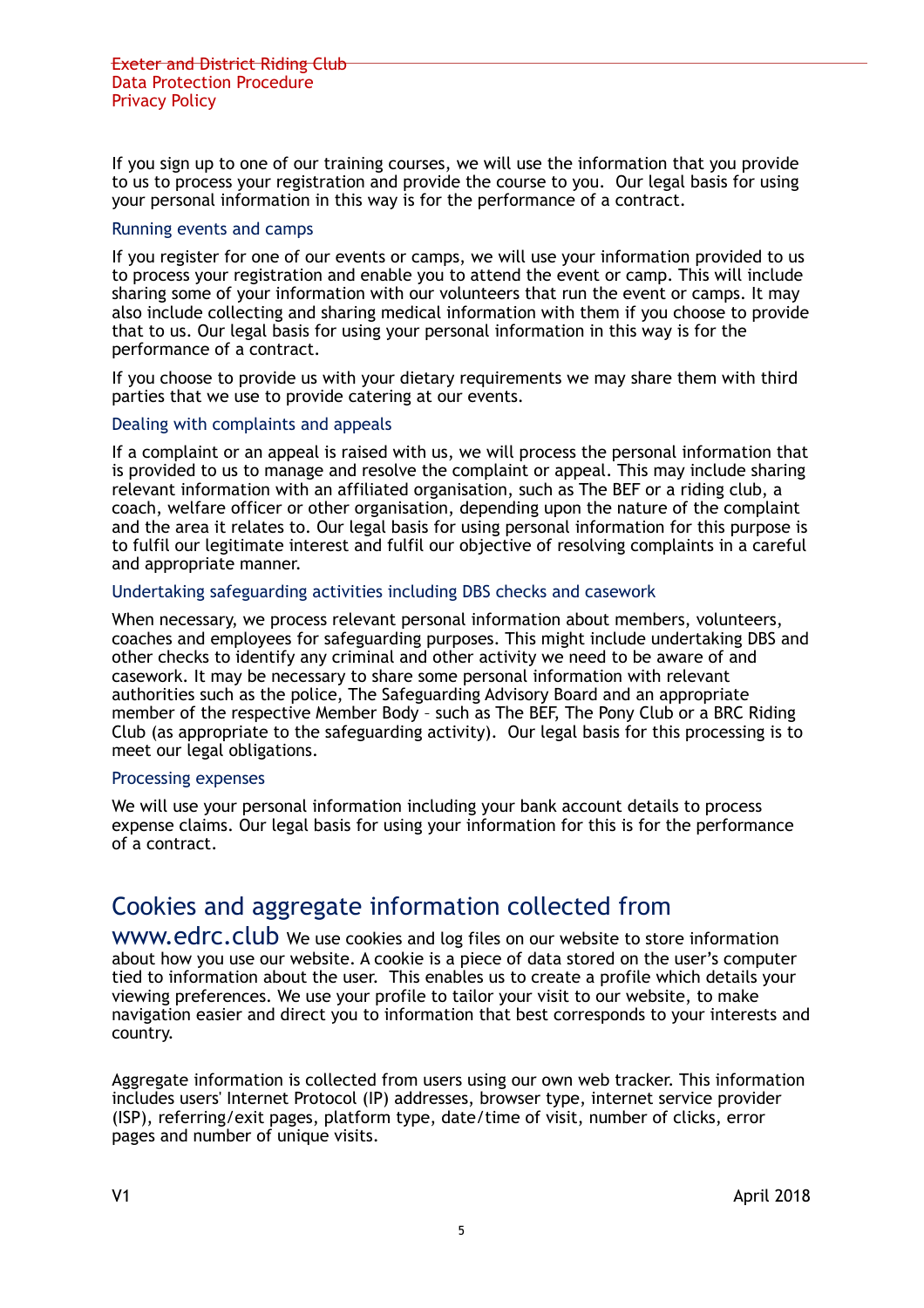Exeter and District Riding Club Data Protection Procedure Privacy Policy

This information is not linked to personal profiles or to personally identifiable information provided by users. We use it to analyse visitor trends and use of our website, administer the website and to gather broad demographic information of our website users. Our legal basis for using your information in this way is for our legitimate interest.

### Our legal basis for processing personal information

Our legal basis for the purposes that we process personal information is for the performance of a contract, or for our legitimate interests or consent.

We may process personal information because it is necessary for the performance of a contract to which you are a party (or to take steps at your request prior to entering a contract). For example, we may process your personal data:

- To issue or administer a membership
- To administer a training course

We may collect and use your personal data if it is necessary for our legitimate interest and so long as its use is fair, balanced and does not unduly impact your rights.

We will ask for your consent to send you marketing emails and text messages. You can withdraw consent for this at any time.

Usually we will only process sensitive personal data if we have your explicit consent. In extreme situations, we may share your personal details with the emergency services if we believe it is in your 'vital interests' to do so. For example, if someone is taken ill during one of our events.

### Sharing personal information

We will only share your personal information where we are required to fulfil our contract with you, or legitimate interest, where we have your consent, or we are required to do so by law.

We may share your personal information with third party organisations who will process it on our behalf, for example a mailing house, our website administrator or printers.

If necessary, we may also share your information with caterers, course providers, referees, and coaches.

We may also share your information with our bank to process a payment; our professional advisers (such as our legal advisers) where it is necessary to obtain their advice; and our IT support and data storage providers.

We process employee personal information to fulfil our contracts with our employees and meet our legal obligations as an employer.

Where required, we will process personal information to comply with our legal obligations. In this respect we may use your personal data to comply with subject access requests; tax legislation; for the prevention and detection of crime; and to assist the police and other competent authorities with investigations including criminal and safeguarding investigations.

# Transferring personal data outside of the EEA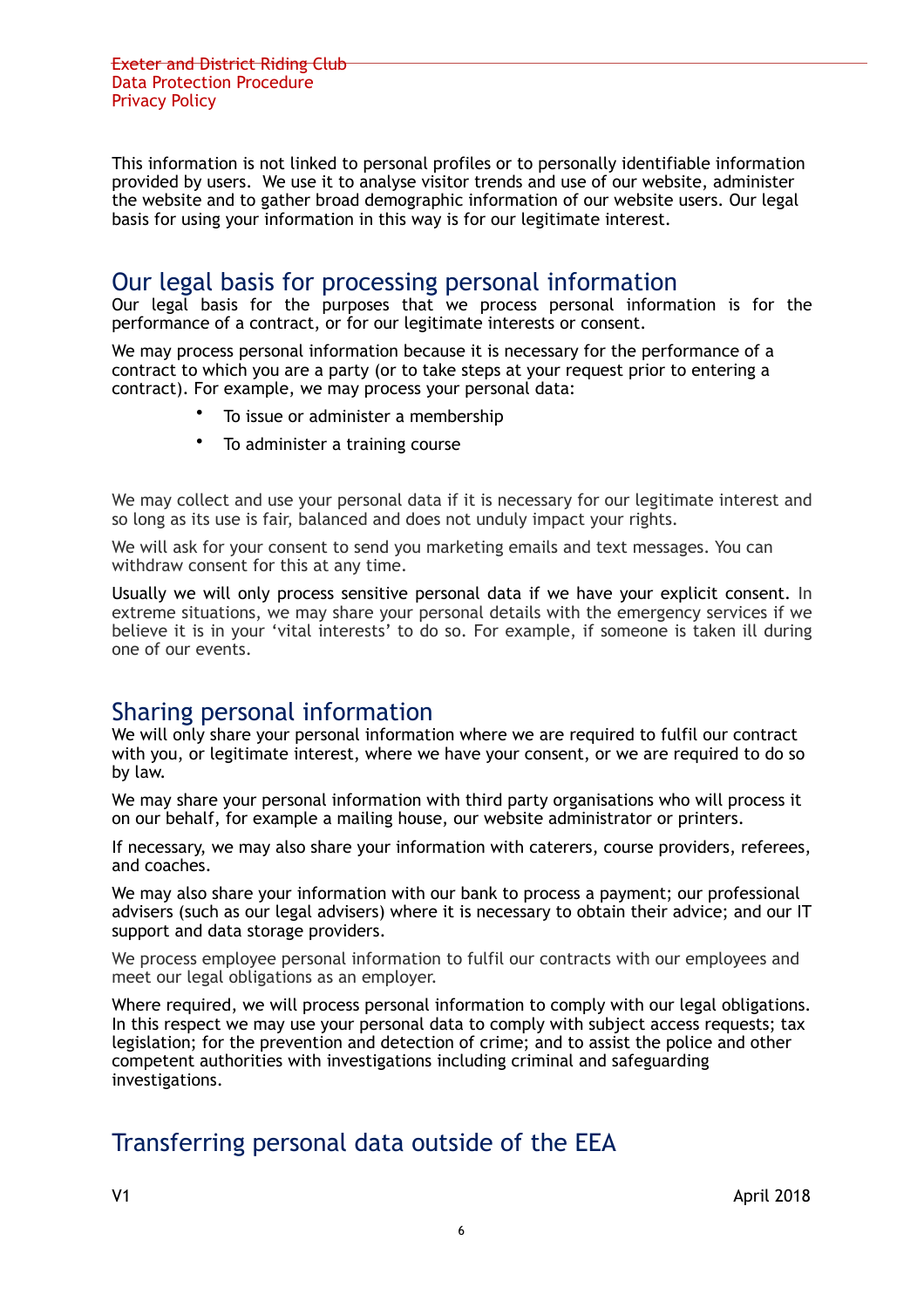We do not transfer data outside of the EEA>

## Your rights

If you no longer wish to receive communications about products and services from us, please contact [insert an email address that can be used for contact preference updates]. You can also unsubscribe at any time to emails that we may send to you about the products and services that we think will be of interest to you.

You also have the right to:

- Request a copy of the information we hold about you. Requests should be addressed to [enter the email address of your data protection lead]. We will respond within 30 days of receiving your written request.
- Tell us to change or correct your personal information if it is incomplete or inaccurate. Please contact us at [insert an email address that can be used for contact preference updates]
- Ask us to restrict our processing of your personal data or to delete your personal data if there is no compelling reason for us to continue using or holding this information. Please contact us at [enter the email address of your data protection lead].
- Receive from us the personal information we hold about you which you have provided to us, in a reasonable format specified by you, so that you can send it to another organisation. Please contact us at [enter the email address of your data protection lead].
- Object, on grounds relating to your specific situation, to any of our processing activities where you feel this has a disproportionate impact on you. Please contact us at [enter the email address of your data protection lead].

Please note that we may be entitled to refuse requests where exceptions apply: for example, if we have reason to believe that the personal data we hold is accurate or we can show our processing is necessary for a lawful purpose set out in this Privacy Policy.

## How long we keep your personal information

We will hold your personal information for as long as is necessary. We will not retain your personal information if it is no longer required. In some circumstances, we may legally be required to retain your personal information, for example for finance, employment or audit purposes.

- We will keep membership records for two years, in order to administer our membership scheme
- We will keep records of events and camps for 2 years, in order to facilitate any insurance claim resulting from the activity.

### Changes to this policy V1 April 2018